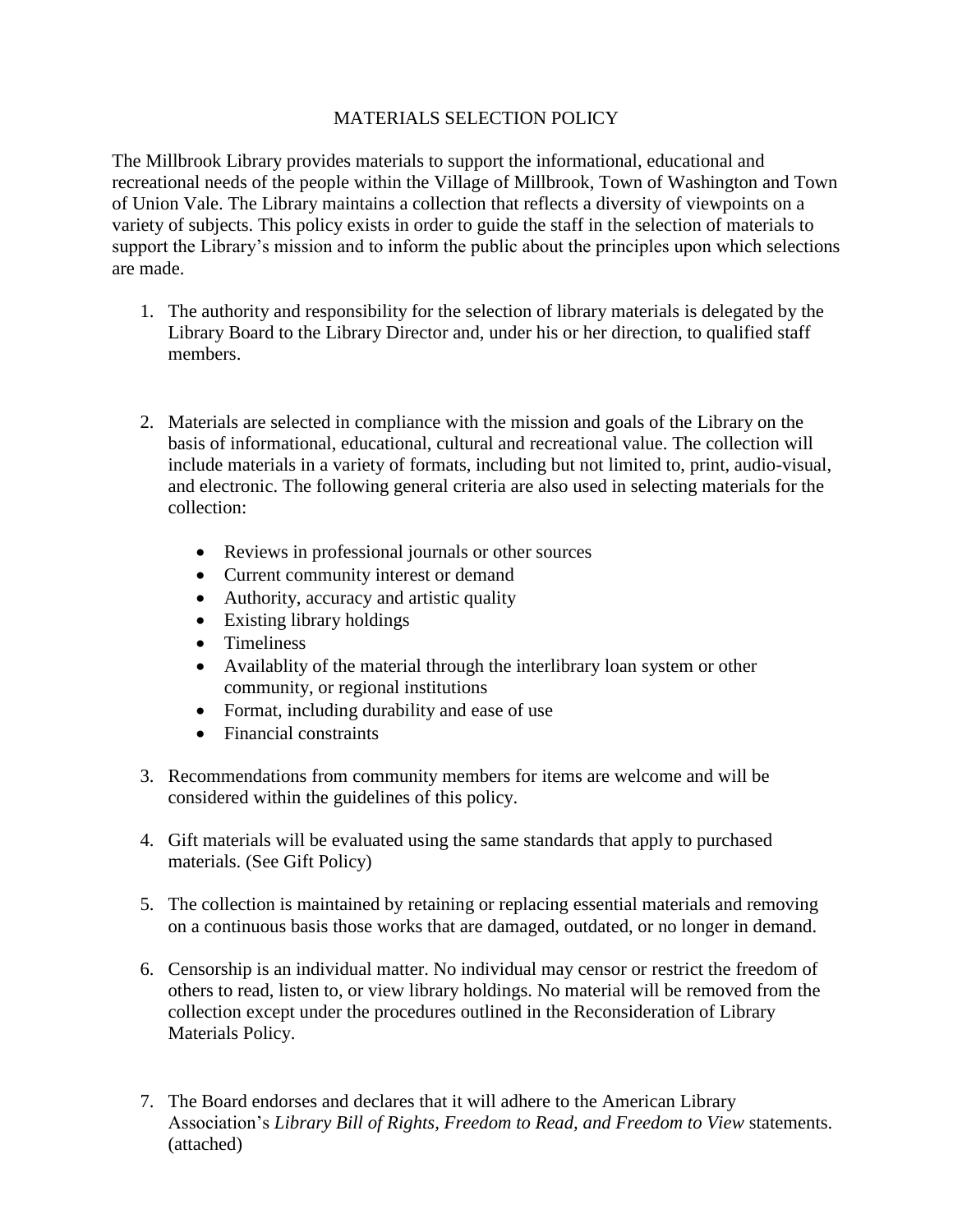## **RECONSIDERATION OF LIBRARY MATERIALS**

The Millbrook Library supports the American Library Association's *Library Bill of Rights*, *Freedom to Read* and *Freedom to View* statements. Objections to any materials in the Library will be made in writing using the "Request for Reconsideration of Library Materials" form. This form should be submitted to the Library Director, who will forward the request to the Board of Trustees. The Director and Board will establish a committee to review the objection.

The committee will examine the challenged material, consider the specific objections to the material voiced by the complainant, and submit a written recommendation to the Board. The Board will then make a final determination and notify the complainant of its decision.

During the review process the materials in question will remain on the shelves and available for circulation.

To initiate a Request for Reconsideration of Library Materials, the form must be completed in full and the complainant must be properly identified. The patron submitting the request must be a resident of the Village of Millbrook, Town of Washington or the Town of Union Vale.